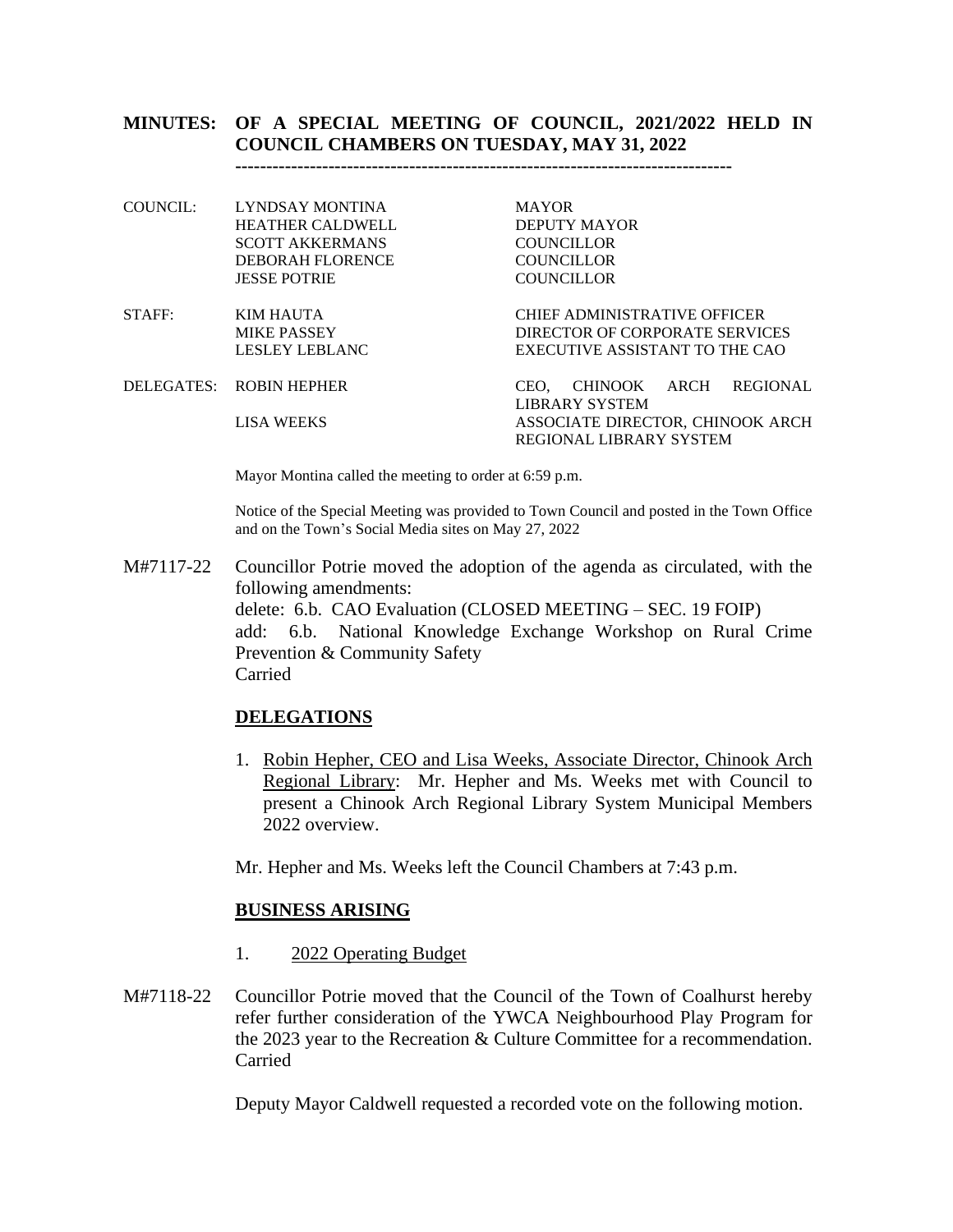## **Page 2 MINUTES: OF A SPECIAL MEETING OF COUNCIL, 2021/2022 HELD ON TUESDAY, MAY 31, 2022**

 **--------------------------------------------------------------------------------**

- M#7119-22 Mayor Montina moved that the Council of the Town of Coalhurst hereby requests that Administration to remove the Public Works shop addition from the 2022 Capital Budget and provide more information to Council on why this item is needed, prior to bringing forward again. Carried For: Mayor Montina, Councillor Akkermans, Councillor Florence, Councillor Potrie Against: Deputy Mayor Caldwell
- M#7120-22 Councillor Akkermans moved that the Council of the Town of Coalhurst hereby adopts the 2022 Operating Budget, and that the 2023-2025 Operating Budgets, respectively, be approved in principle, as presented by Administration. Furthermore, that Administration prepare a Bylaw to Authorize the Rates of Taxation for the 2022 Year which includes a 0% increase in the Residential and Non-Residential Municipal Mill Rates. Carried
	- 2. 2022 Capital Budget and 5 Year Capital Works Plan
- M#7121-22 Councillor Potrie moved that the Council of the Town of Coalhurst hereby approves the 2022 Capital Budget, and that the 2023-2026 Capital Budgets respectively, be approved, in principle, as presented by Administration and amended. Carried

### **BY-LAWS/REPORTS**

The following reports were received and reviewed by Council:

- 1. **Bylaws** 
	- a. Bylaw No. 436-22: A Bylaw to Authorize the Rates of Taxation
- M#7122-22 Councillor Florence moved that Bylaw No. 436-22, a Bylaw to Authorize the Rates of Taxation for the 2022 Year, is hereby read a first time. Carried
- M#7123-22 Deputy Mayor Caldwell moved that Bylaw No. 436-22 is hereby read a second time. Carried
- M#7124-22 Councillor Akkermans moved that Bylaw No. 436-22 be given three readings at this meeting. Carried Unanimously
- M#7125-22 Mayor Montina moved that Bylaw No. 436-22, a Bylaw to Authorize the Rates of Taxation for the 2022 Year, be given third and final reading and that the Mayor and Chief Administrative Officer be authorized to sign and seal the Bylaw. Carried